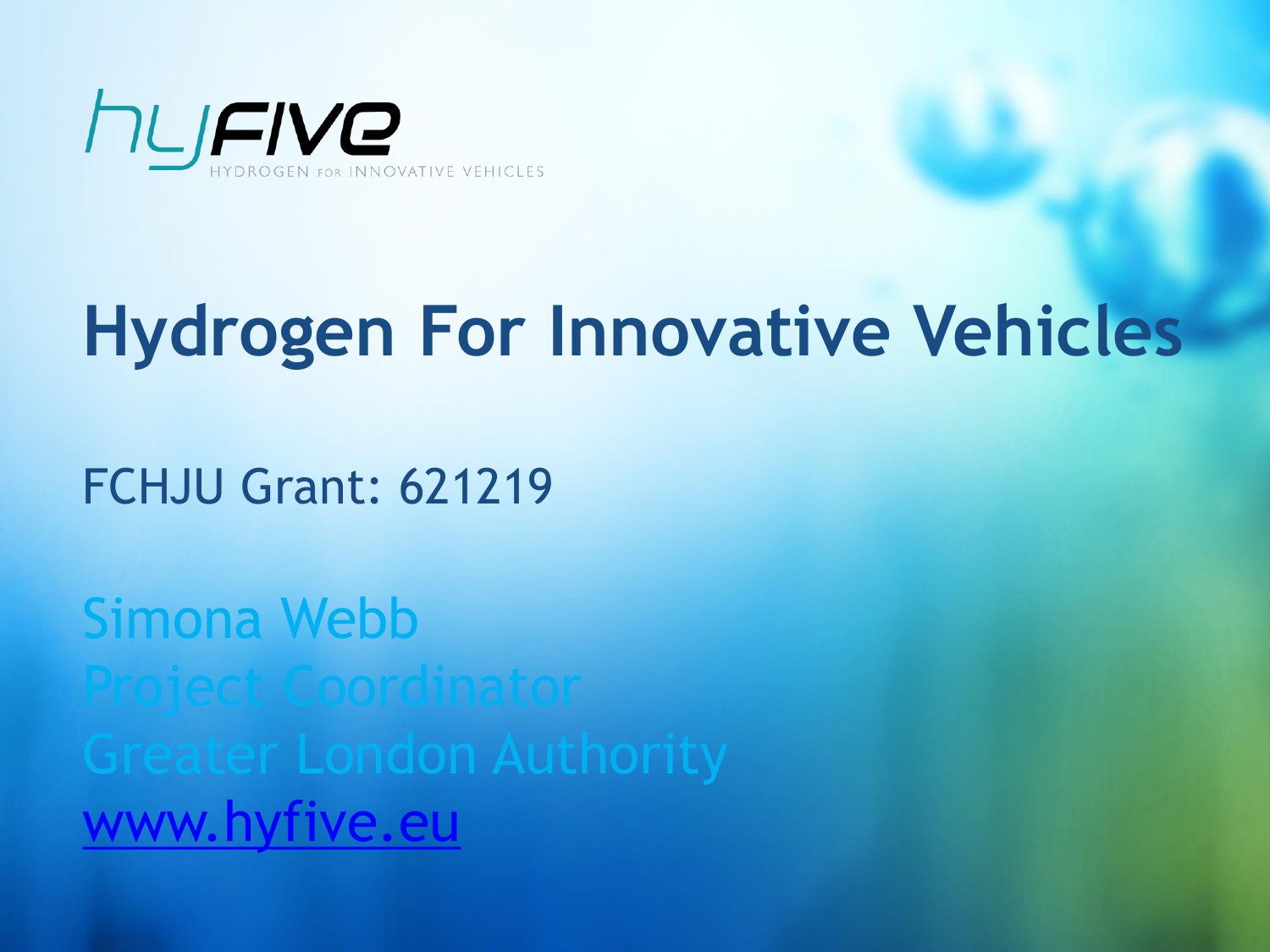### **PROJECT OVERVIEW**

- **Hydrogen for Innovative Vehicles**
- **Topic 1.1** Large-scale demonstration of road vehicles and refuelling infrastructure VI
- April 2014 September 2017
- **Budget: € 38,418,137 with FCH JU contribution: € 17,970,566**
- Deploy **110 vehicles and 6 refuelling stations in 3 European regions**
- Tackle all of the final technical and social issues which could prevent the commercial roll-out of hydrogen vehicles and refuelling infrastructure across Europe.

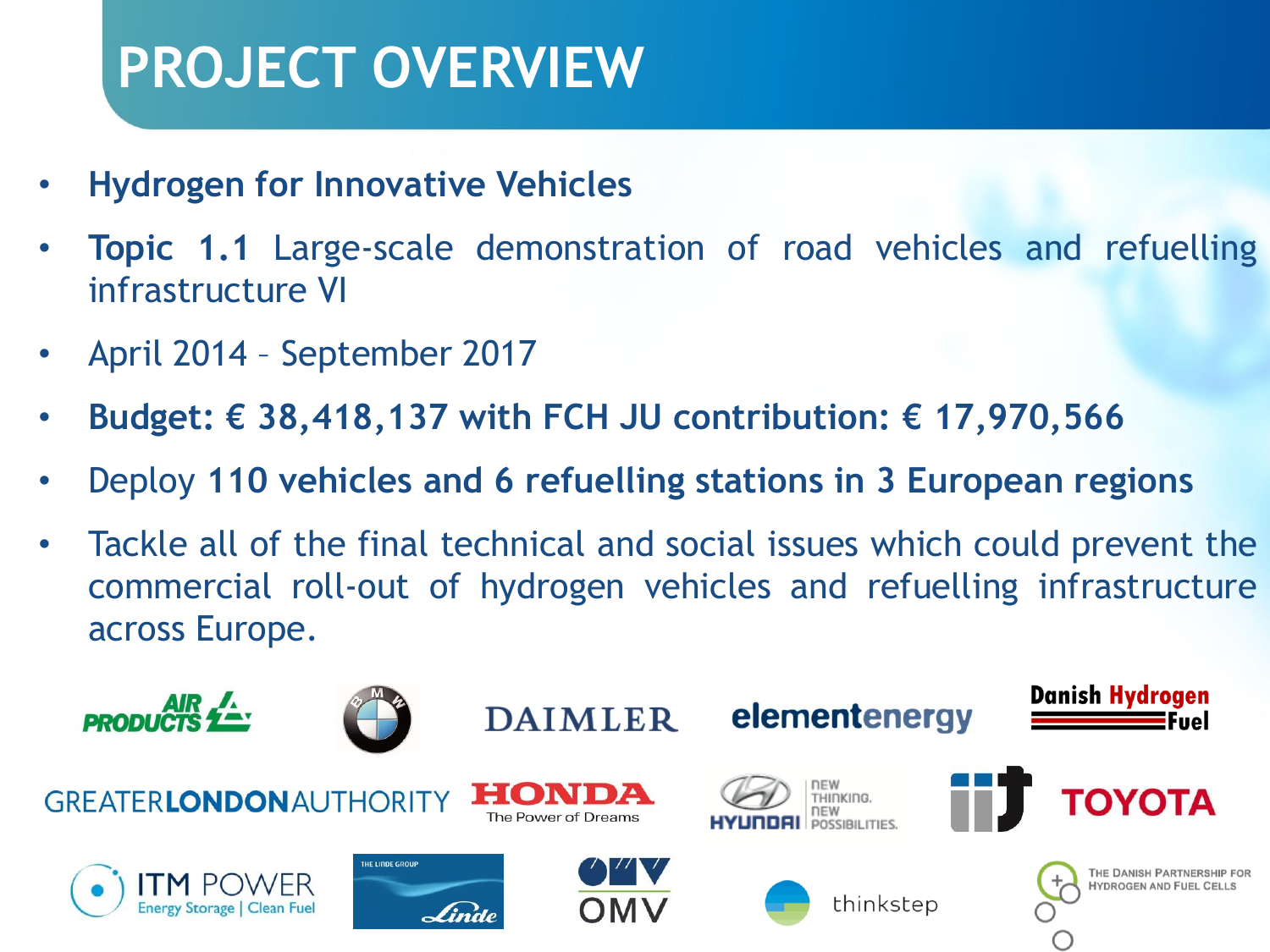| <b>Status before</b><br>project                                                                                                   | <b>MAIP target</b>                                                                              | <b>Project Target</b>                                                                                          | Current<br>status/<br>achievements                                                                  | <b>Expected</b><br>final<br>achievement |
|-----------------------------------------------------------------------------------------------------------------------------------|-------------------------------------------------------------------------------------------------|----------------------------------------------------------------------------------------------------------------|-----------------------------------------------------------------------------------------------------|-----------------------------------------|
| <b>Light Duty</b><br><b>Vehicles</b><br>(mainly cars)<br>at 3 additional<br>sites with 3<br>new stations                          | ~100                                                                                            | Ambition to<br>deploy 110 new<br>FC passenger<br>cars and six<br>new HRS in<br>three clusters<br>across Europe | 69 vehicle<br>orders<br><b>Stations: 2</b><br>operational, 2<br>ready end of<br>2015, 2 in<br>2016  | 100%                                    |
| <b>Appropriate H2</b><br>supply chain to<br>match<br>Transport,<br><b>Stationary and</b><br><b>Early Markets</b><br>requirements. | 10 - 20% of<br>general H2<br>demand<br>should be<br>produced<br>via carbon<br>free<br>processes | $>50\%$ of<br>hydrogen to be<br>sourced from<br>renewables                                                     | On-site<br>hydrogen<br>production via<br>water<br>electrolysis<br>using<br>renewable<br>electricity | 100%                                    |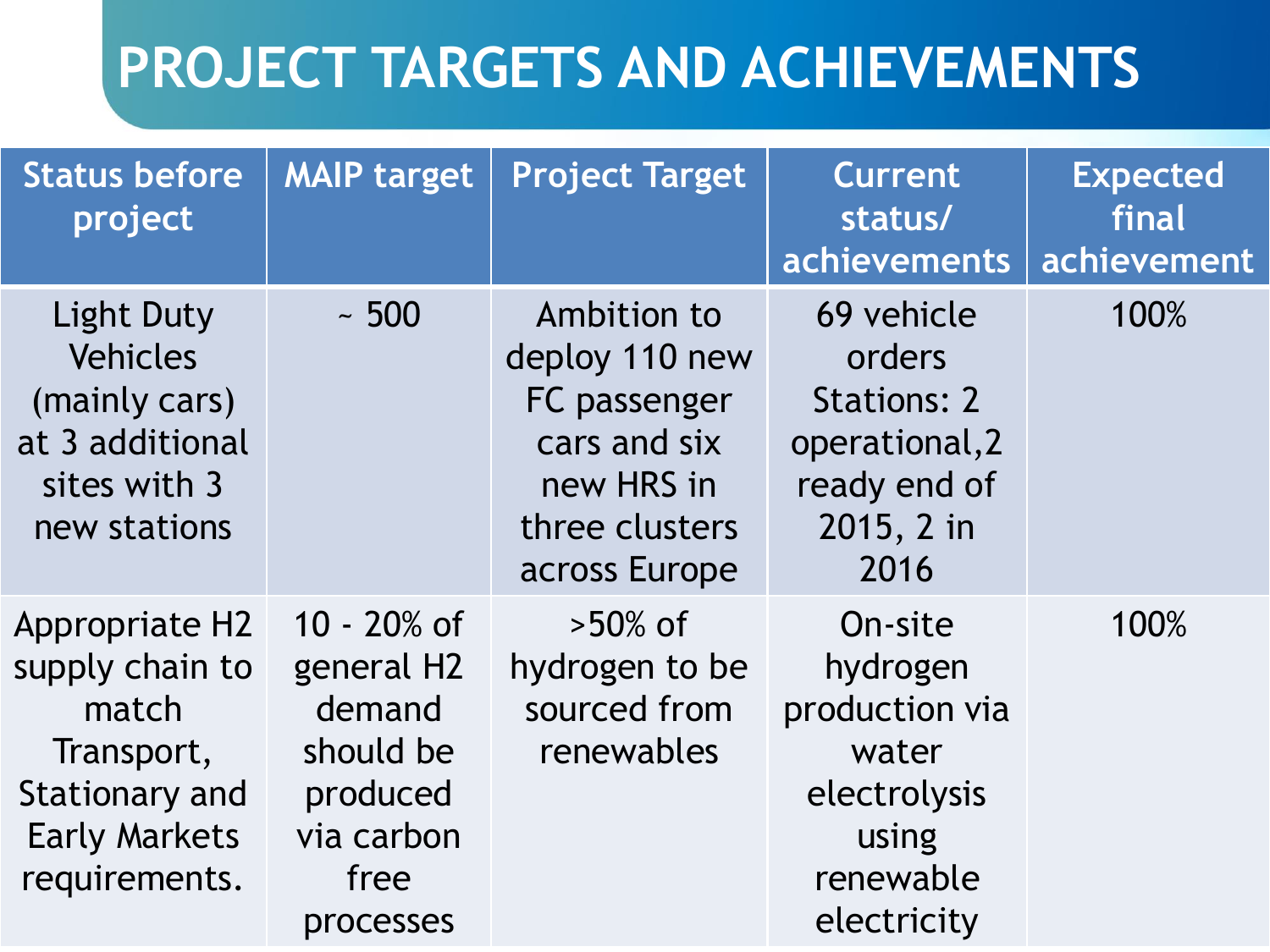| <b>Status before</b><br>project                 | <b>AIP target</b>                                                 | <b>Project Target</b>                        | <b>Current</b><br>status/<br>achievements             | <b>Expected</b><br>final<br>achievement |
|-------------------------------------------------|-------------------------------------------------------------------|----------------------------------------------|-------------------------------------------------------|-----------------------------------------|
| Vehicle<br>Operation<br>lifetime                | >2,000 hrs                                                        | min. 3,000 hrs<br>as project<br>target       | Up to March<br>2015 300<br>hours                      | 80%                                     |
| Minimum<br>vehicle<br>operation                 | 12 months<br>or 10,000<br>km                                      | 12 months or<br>10,000 km                    | Vehicles in<br>operation for<br>more than 4<br>months | 100%                                    |
| Vehicle<br>availability                         | 95%                                                               | 95%                                          | first 6 month of<br>the project:<br>99,8%             | 100%                                    |
| Hydrogen<br>purity and<br>refuelling<br>process | <b>SAE J2601</b><br>and 2719<br>and ISO. SAE<br><b>TIR J 2799</b> | SAE J2601 &<br>J2719<br><b>SAE TIR J2799</b> | average<br>refuelling<br>time of 2 min<br>48 sec.     | 100%                                    |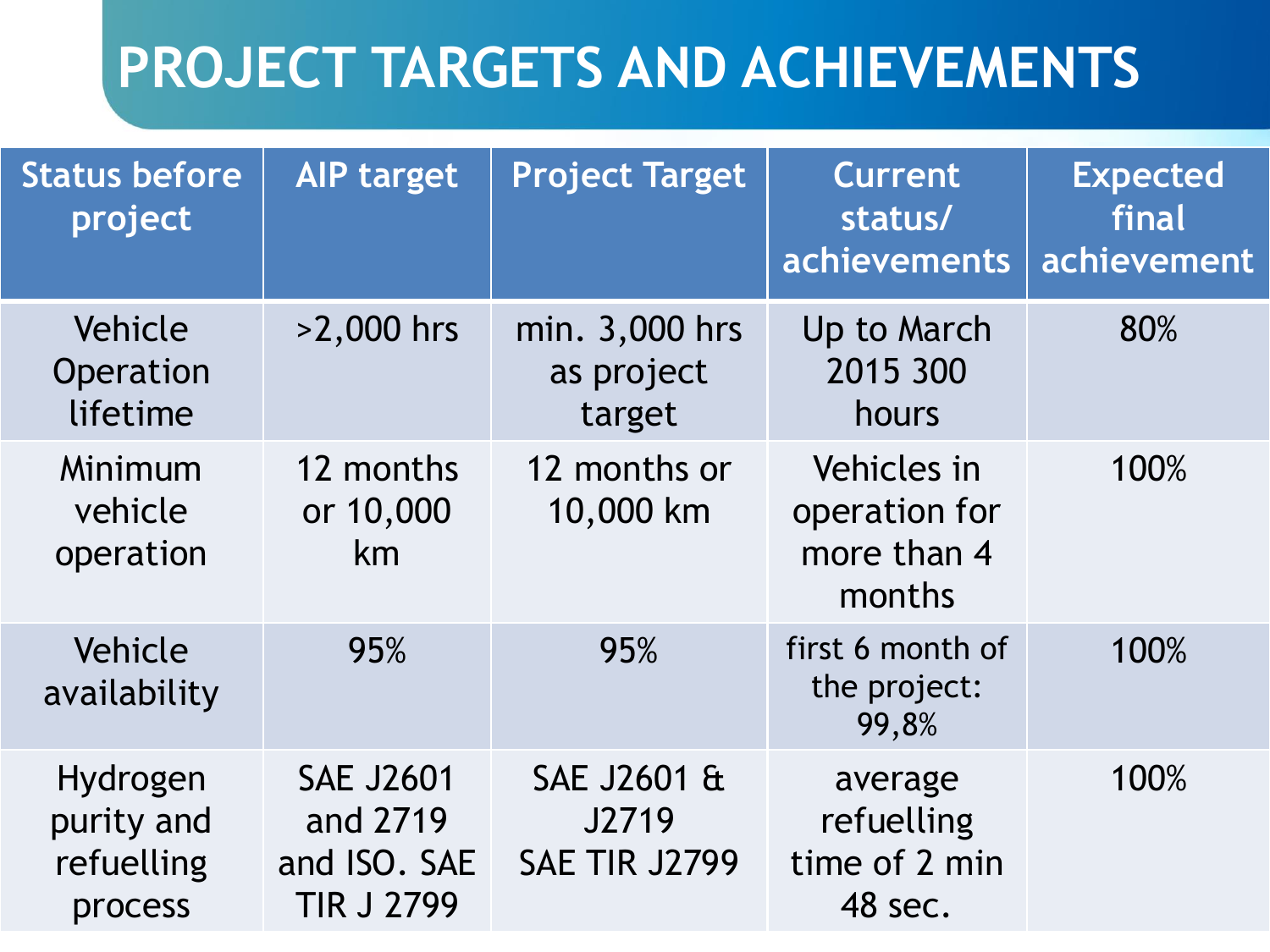| <b>Status before</b><br>project | <b>AIP target</b>                                 | <b>Project Target</b>                                                                                                                               | <b>Current</b><br>status/<br>achievements                        | <b>Expected</b><br>final<br>achievement |
|---------------------------------|---------------------------------------------------|-----------------------------------------------------------------------------------------------------------------------------------------------------|------------------------------------------------------------------|-----------------------------------------|
| Availability of<br>refuelling   | 98%<br>measured as<br>usable<br>operation<br>time | 98% measured<br>as usable<br>operation time<br>of the whole<br>station                                                                              | average for<br>first 6 month<br>95,4%                            | 100%                                    |
| HRS refuelling<br>capacity      | min.<br>50kg/day at<br>start of<br>project,       | <b>All HRS will</b><br>have a capacity<br>of >80kg/day<br>initially and<br>the network in<br>each cluster<br>will exceed the<br>200kg/day<br>target | Target on<br>track new<br>stations in<br><b>CHN</b><br>100kg/day | 100%                                    |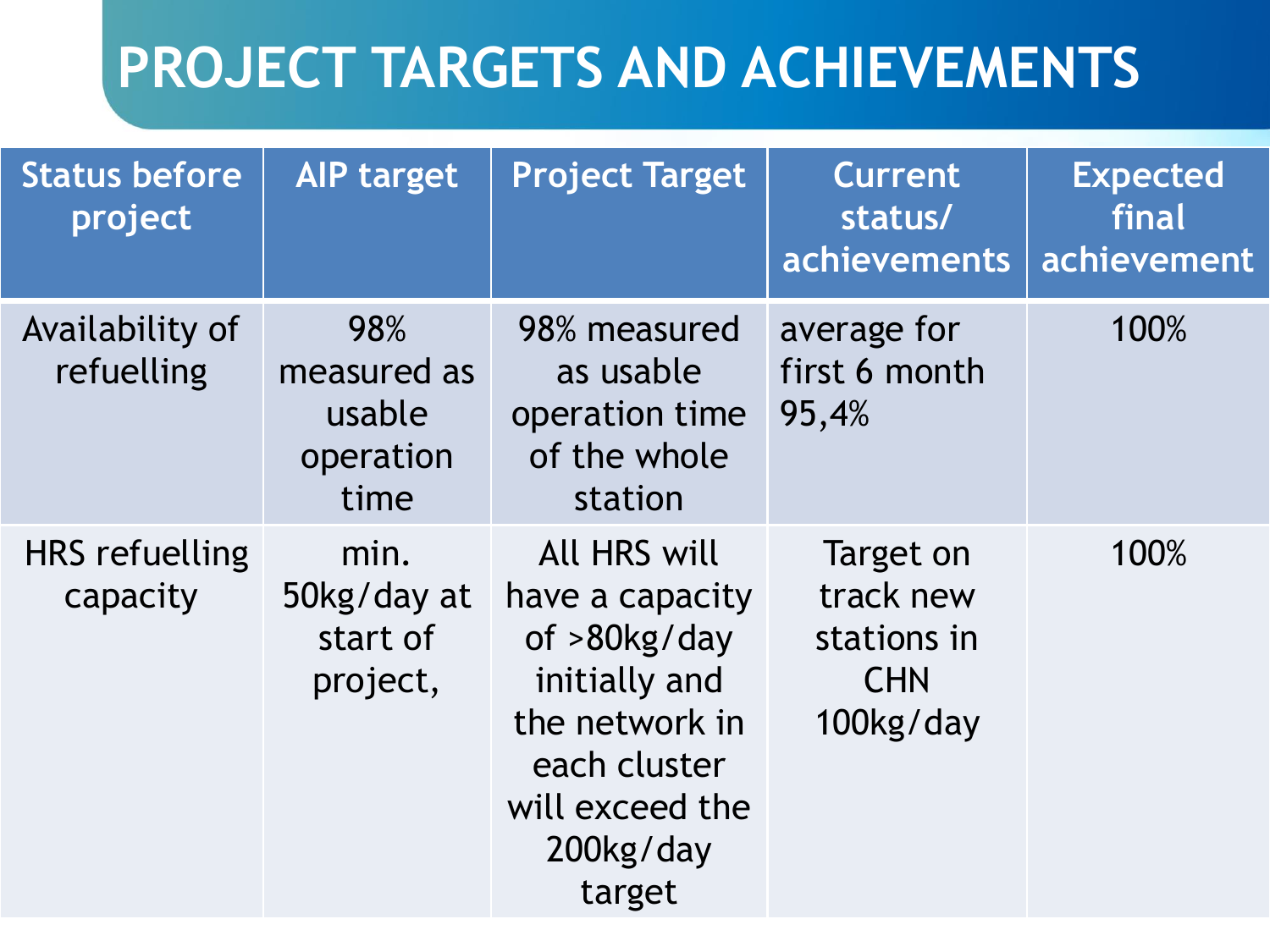• HyFIVE is leading to considerable improvement in the state of the art for fuel cell passenger cars deployed in Europe. These vehicles are the closest to market vehicles deployed to date in Europe in terms of technical readiness and cost.

#### **The Consortium Focus for next year is on:**

- Organising more dissemination events and test drives across the three clusters to promote the project and activities.
- Organising cluster events around the opening of the refuelling stations.
- Working on the customer experience (expectations and reality; refuelling experience; maintenance of the vehicles)
- Gathering data for both vehicles and stations and compiling public reports.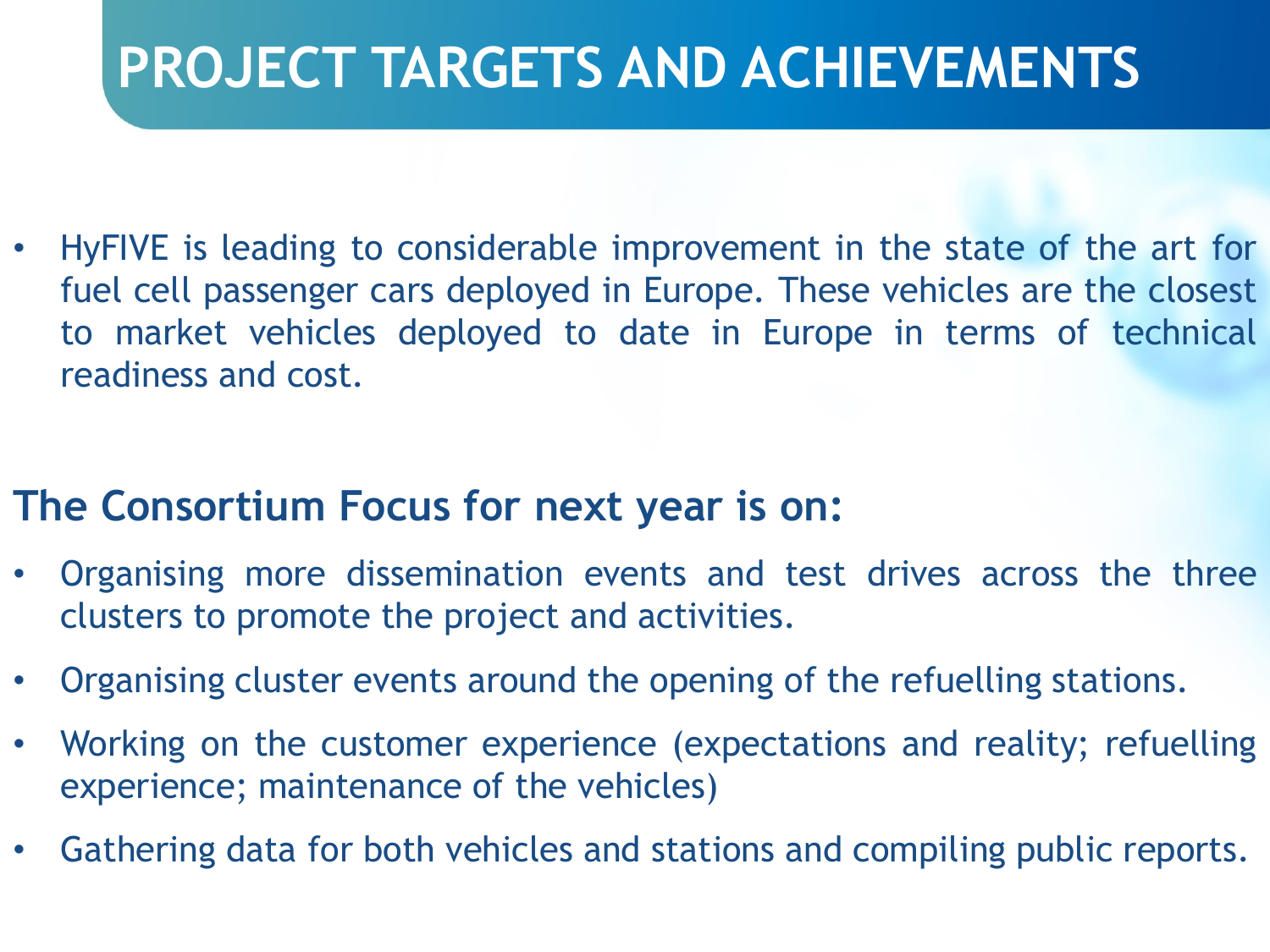## **RISKS AND MITIGATION**

- **Risk:**
	- Delays in design and construction; HRS siting permitting issues
- **Mitigation:**
	- The London refuelling stations are highly modular in nature and make use of standardised equipment.
	- Delays lead to more suitable locations and valuable learning.
	- With delays in opening of the stations the vehicles are relying on the existing network of stations and/or temporary back-up solutions to ensure the smooth operation of the HyFIVE vehicles and a maximum refuelling availability across the local networks.



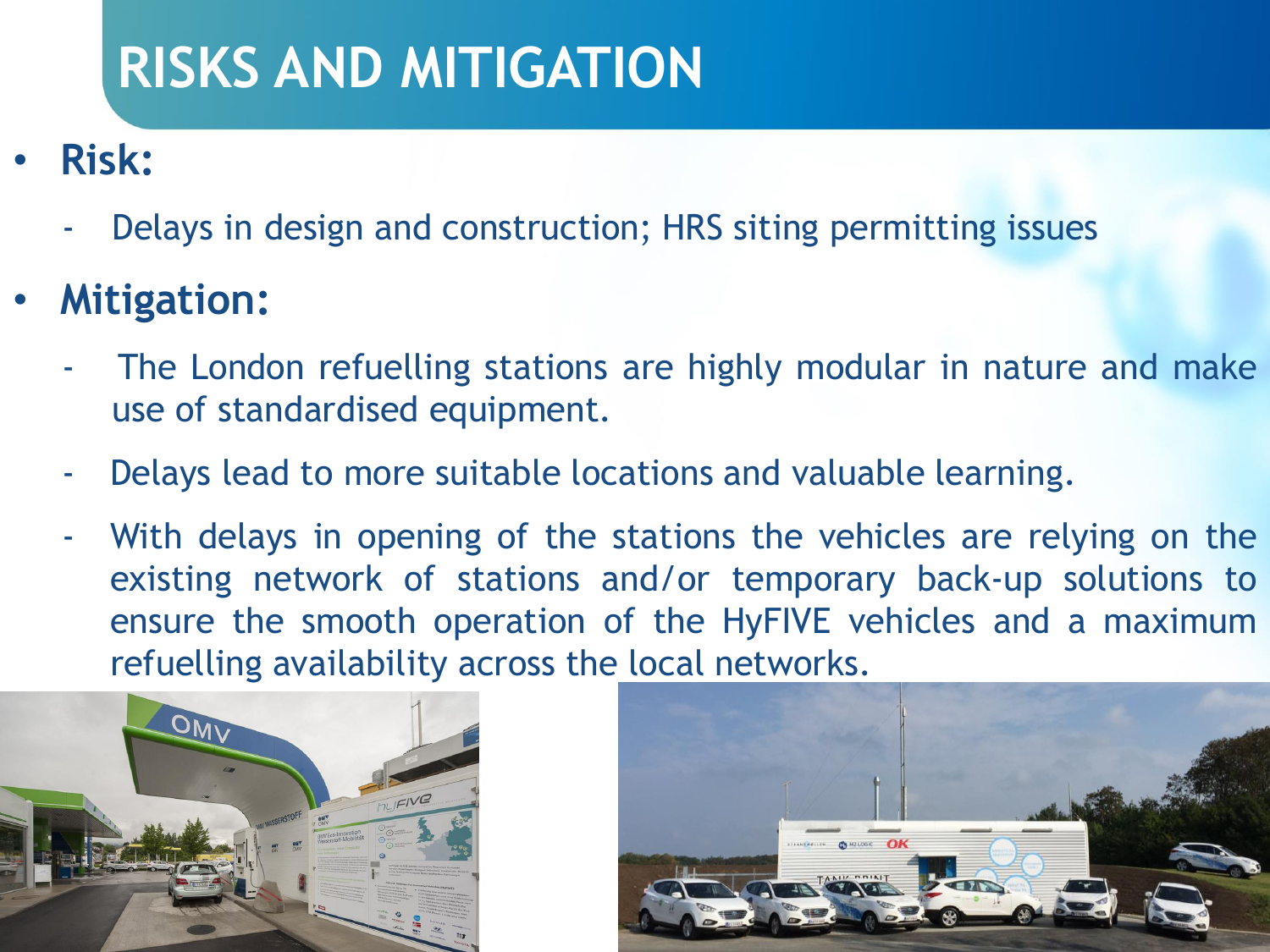## **RISKS AND MITIGATION**

- **Risk:**
	- Inability to place vehicles with end users
- **Mitigation:**
	- The end-user identification is facilitated by the way the HyFIVE budget is structured, which allows the OEMs to offer lower cost vehicles to the end users than under previous projects.
	- The OEMs are collaborating with their local dealers and distributors to help in end user selection. These deployments will be supported by the cluster coordinators.

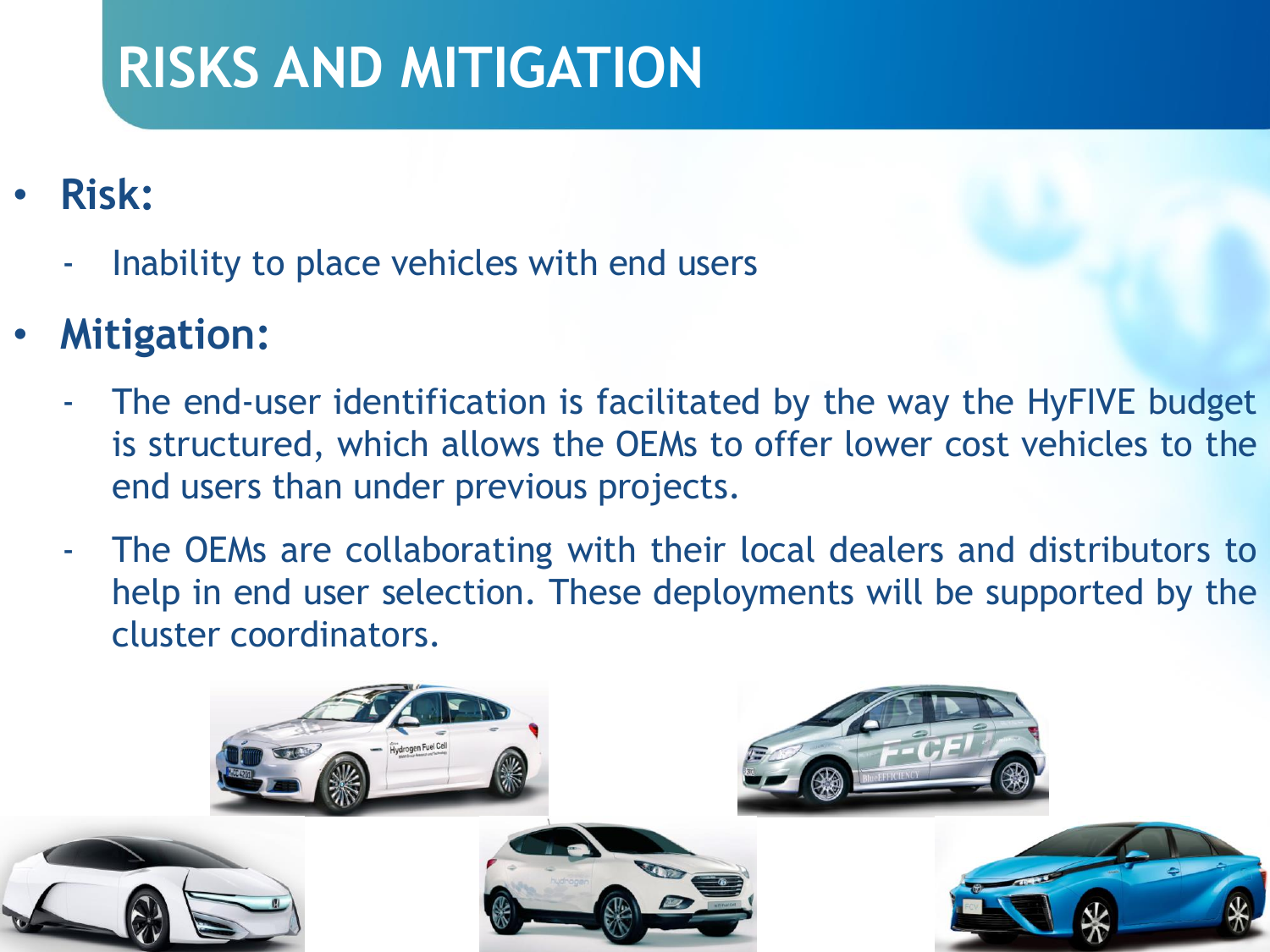### **SYNERGIES WITH OTHER PROJECTS AND INITIATIVES**

#### • **Copenhagen:**

The Malmo station is made available to the HyFIVE vehicles providing a refuelling connection between Denmark and Sweden. This will further facilitate FCEV travel along the hydrogen corridor being established as a part of the Scandinavian H2 Highway partnership.

#### • **London:**

The three new HRS delivered through HyFIVE will expand the existing refuelling infrastructure to create an integrated and strategic network for hydrogen transport users in the city. HyFIVE will make use of stations deployed through CHIC, HYTEC, LHNE.

#### • **Southern Cluster:**

Bolzano is one of the five cities partnering in the FCH JU-funded CHIC project by deploying five FC buses and one hydrogen refuelling station. This station, operated by IIT and capable of both 350 bar and 700 bar refuelling, will be made available to HyFIVE vehicles.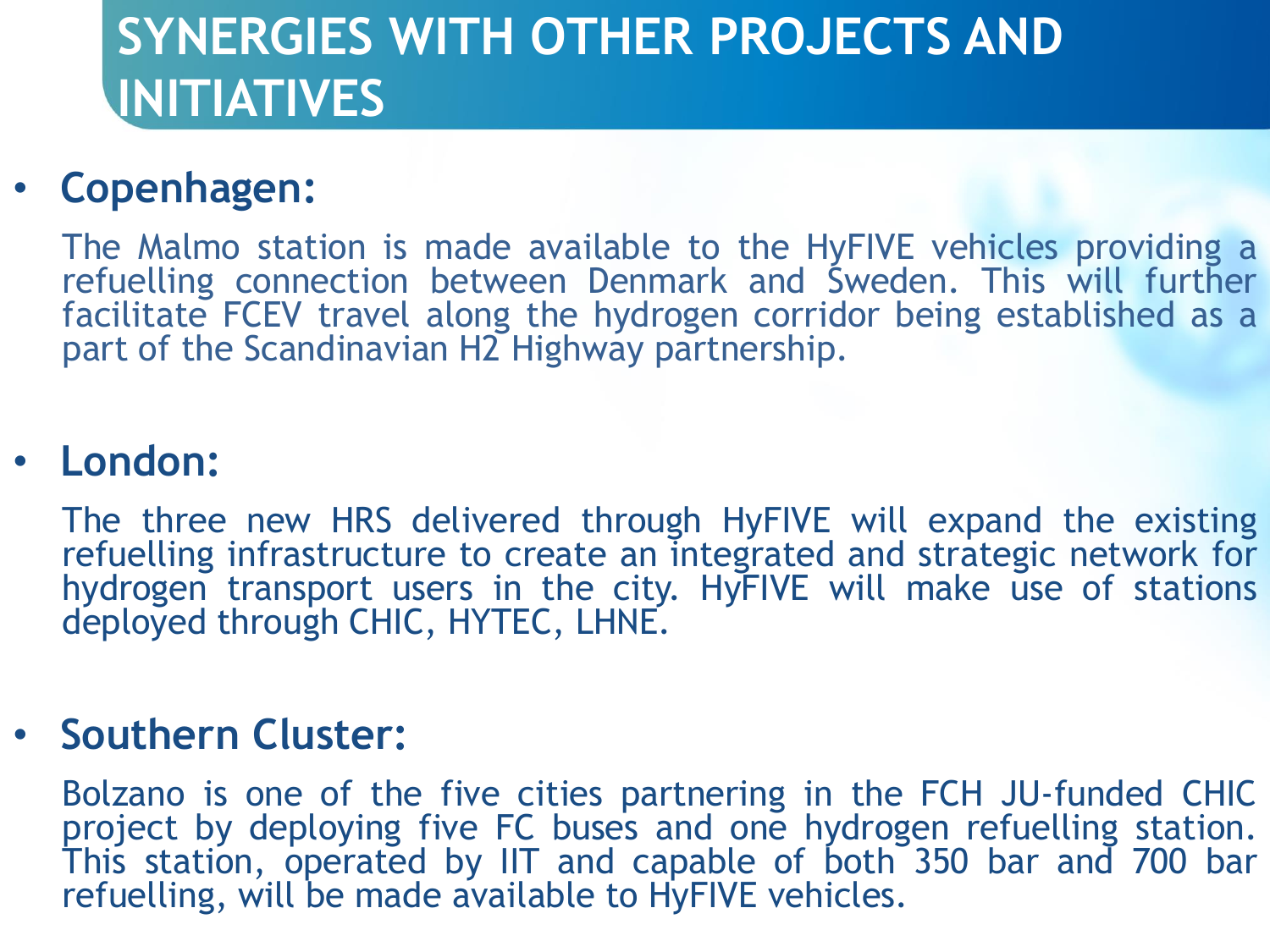# **HORIZONTAL ACTIVITIES**

### • **Refuelling infrastructure:**

Partners are collaborating in the development of training materials for three groups:

- First responders require information on how to deal with incidents at the HRS.
- Vehicle users require easy to use information on the fuelling procedures and specific health and safety issues around the use of unmanned HRS.
- Technicians involved in installing and maintaining the HRS.

### • **Vehicles:**

In each of the clusters where the OEMs deploy vehicles, they will establish / adapt after-sales support infrastructure. This infrastructure will not only support the vehicles deployed in this project, but will also act as the start of the full commercial supporting service which is required for the full commercial roll-out stage.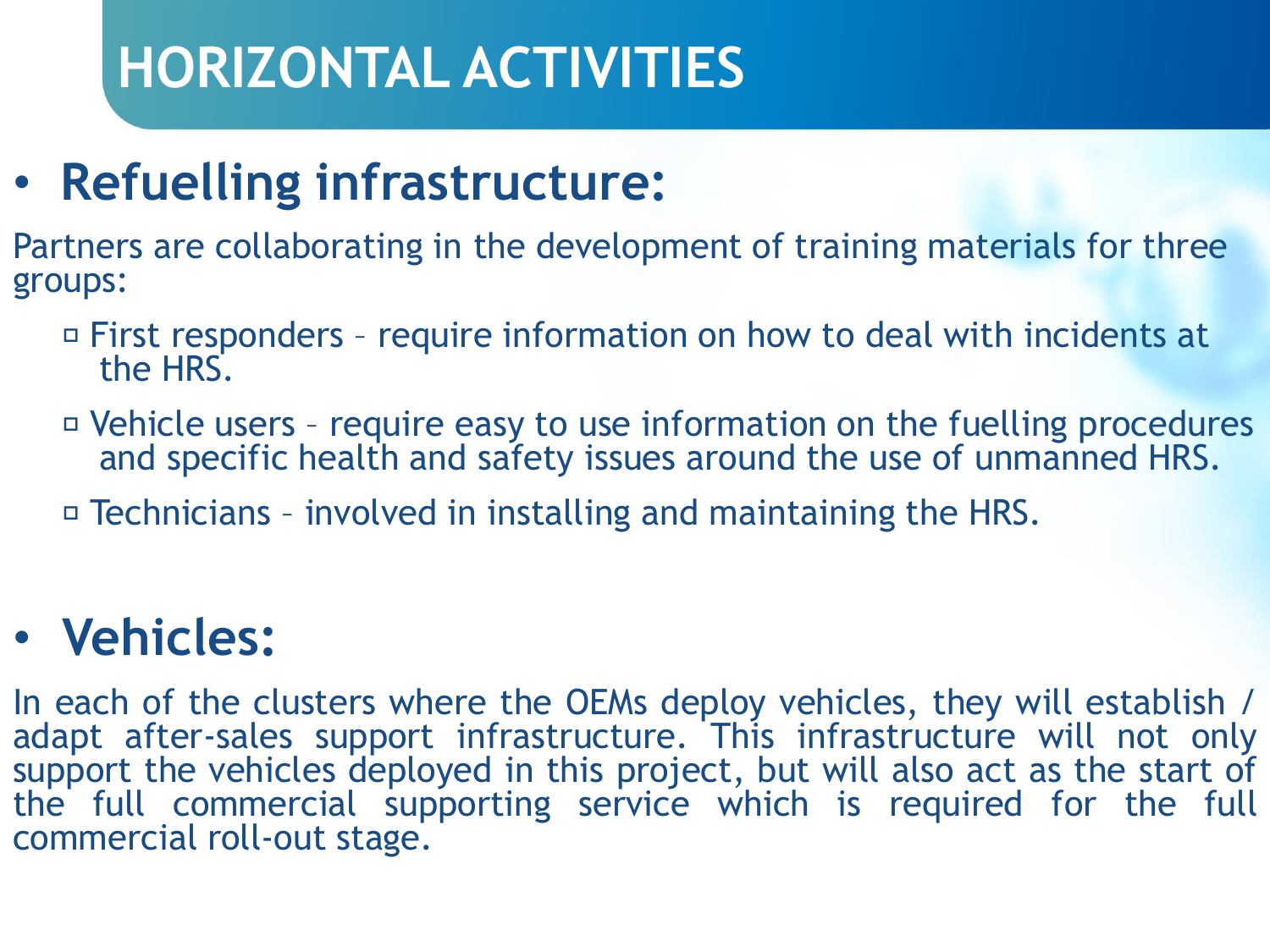## **DISSEMINATION ACTIVITIES**



#### **[www.hyfive.eu](http://www.hyfive.eu/)**

- On average members of the consortium are attending 3 large events per month and have presented the project, transmitting key messages set out in the project's Communication Plan.
- Over 40 publications in regional newspapers and over 80 online articles.